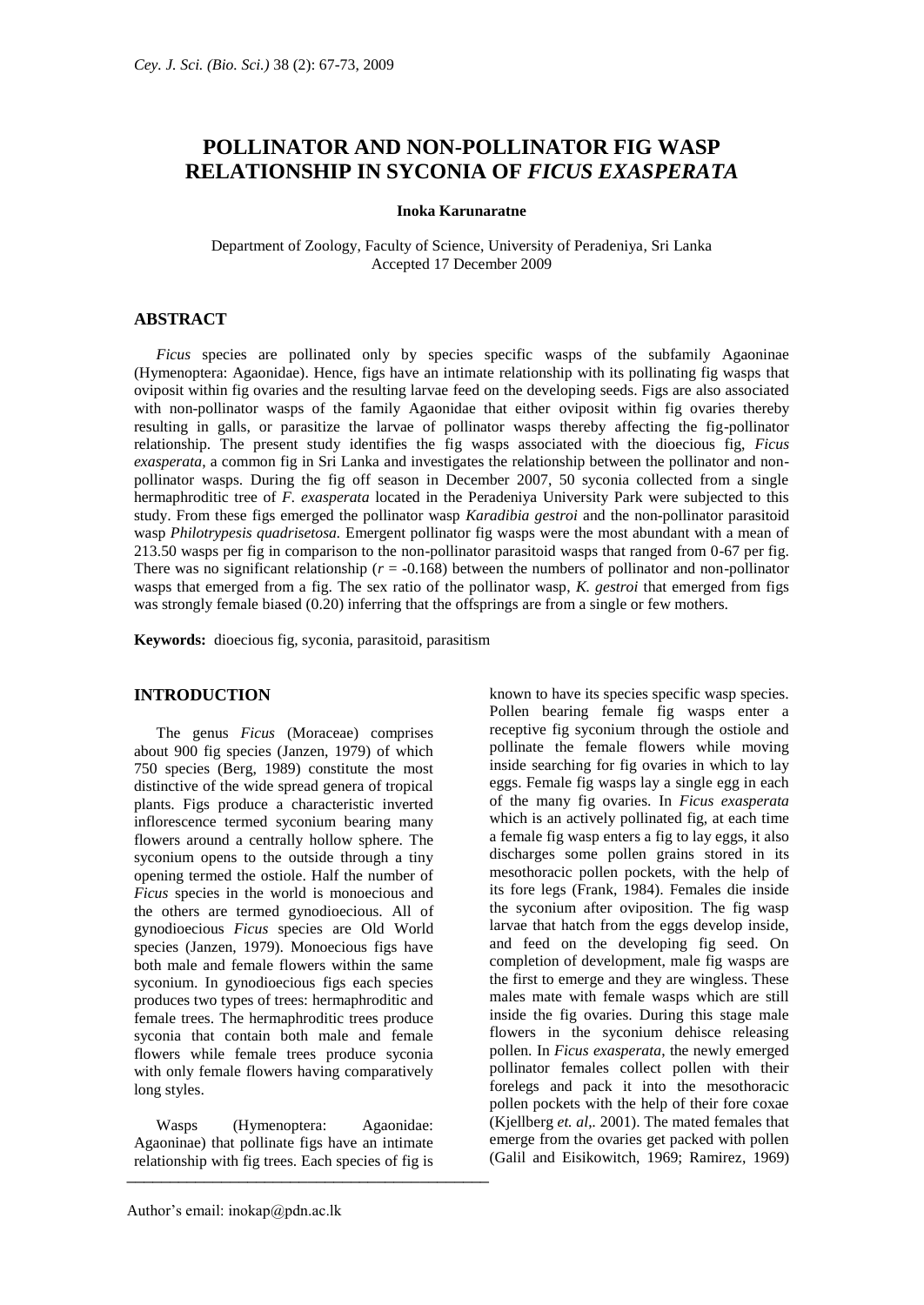and come out of the syconium through holes cut by the males that emerge first but die inside the natal syconium. The pollen bearing female fig wasps that come out of the syconium disperse in search of new receptive fig trees of the same species to continue their life cycle.

Gynodioecious fig species have both hermaphroditic trees and female trees. In the hermaphroditic trees (termed gall figs) male flowers in the syconia produce pollen, while in their female flowers, pollinator wasps develop following oviposition. In the female trees, the female fig wasps that enter a syconium fail to lay eggs within the ovaries of female flowers as their long styles make the ovaries inaccessible to the wasps (Janzen, 1979; Weiblen, 2002). Therefore, female trees produce only seeds hence are termed seed figs. Female fig wasps searching for figs to oviposit cannot discriminate between the two types of trees (gall figs and seed figs) before entering the "tomb blossom" (Patel *et. al.,* 1995; Anstett *et. al*., 1998). However, the seed figs benefit by being pollinated by the pollen bearing female wasps. Much attention has been paid to this species-specific fig–fig wasp interaction considering it a remarkable example of coevolution (Kjellberg *et. al.,* 1987; Lachaise 1994).

Sex ratios of pollinator wasps are important in predicting local mate competition within figs. This has largely been studied using monoecious fig species where both male and female flowers occur in the same syconium. In haplodiploid inbreeding systems daughters are considered to be genetically more valuable to their mothers than sons (Hamilton, 1967) driving mothers to produce more daughters than sons. Mating in fig wasps is not panmictic (not random-mating), but takes place within a fig where brothers compete with each other to mate with their sisters. As a result mothers tend to invest more in daughters and less in sons to obtain more daughters to mate with (Taylor, 1981) her sons which takes place within the fig. This is referred to as local mate competition (LMC) (Hamilton, 1967). The extent of LMC among brothers depends on how many mothers lay eggs within a particular fig. The sex ratio becomes more female biased as inbreeding and the LMC increases (Herre, 1985). As the number of ovipositing mothers increases, LMC decreases resulting in less female biased sex ratios (Frank, 1985). Sex ratios of monoecious fig pollinators with one or two foundresses are female biased rarely rising above 0.30 (Patel,

1998). In dioecious figs, pollinator sex ratios are known to range between 0.20 and 0.28 (Abdurahiman and Joseph, 1976; Nair and Abdurahiman 1984; Godfray, 1988).

In every fig species several other wasp species termed non-pollinating wasps (Hymenoptera: Agaonidae) also lay eggs and develop within ovaries of the syconium. These wasps belong to the subfamilies Epichrysomallinae, Otitesellinae, Sycoecinae, Sycophaginae, Sycoryctinae, Eurytomidae, Torymidae, Braconidae, Orymidae and Pteromalidae (Weiblen, 2002). Non-pollinating fig wasps representing the first five subfamilies have been recorded from many species of figs distributed in Kerala, India (Priyadarsanan, 2000). These non-pollinating wasps are also specific to a particular fig species (Bronstein, 1991). Non-pollinator fig wasps also oviposit in fig ovaries and may also lay eggs in ovaries already oviposited by a pollinator wasps. Its larvae feed on the pollinator wasp larva while developing inside the ovaries and hence are known as parasitoids. Other non pollinator wasp species may lay eggs in ovaries not oviposited by pollinator fig wasps. Such ovaries develop into galls and hence the wasps are termed gall formers. Thus non-pollinator fig wasps reduce the number of pollinator wasps produced in a syconium through direct parasitism, or by competition for oviposition sites, and thereby affect pollen dispersal (Kuttamathiathu, 1959; Compton *et. al.,* 1994; West and Herre, 1994; West *et. al.,* 1996). These non-pollinator fig wasps thus may affect the mutualistic relationship between the pollinator fig wasps and the fig tree, if a large number of non-pollinator wasps are produced per syconium in comparison to pollinator fig wasps. Studies reveal that dioecy in figs has reduced the level of parasitism through which both the pollinator and its host benefit (Kerdelhue and Rasplus, 1996; Patel, 1998).

The objectives of the present study were to (i) identify the pollinator and non-pollinator wasps in a hermaphroditic tree of the dioecious fig, *Ficus exasperata*, (ii) investigate whether there is a relationship between the number of pollinator wasps and non-pollinator wasps produced per syconium and to (iii) determine whether the sex ratio of pollinator wasps is highly female biased. The fig species, *Ficus exasperata* (S: Bu-thediya, Sewan-Mediya) selected for the study is a very common native tree in lowlands (up to 1000 m) of Sri Lanka. It also occurs in East Africa, Arabia and Central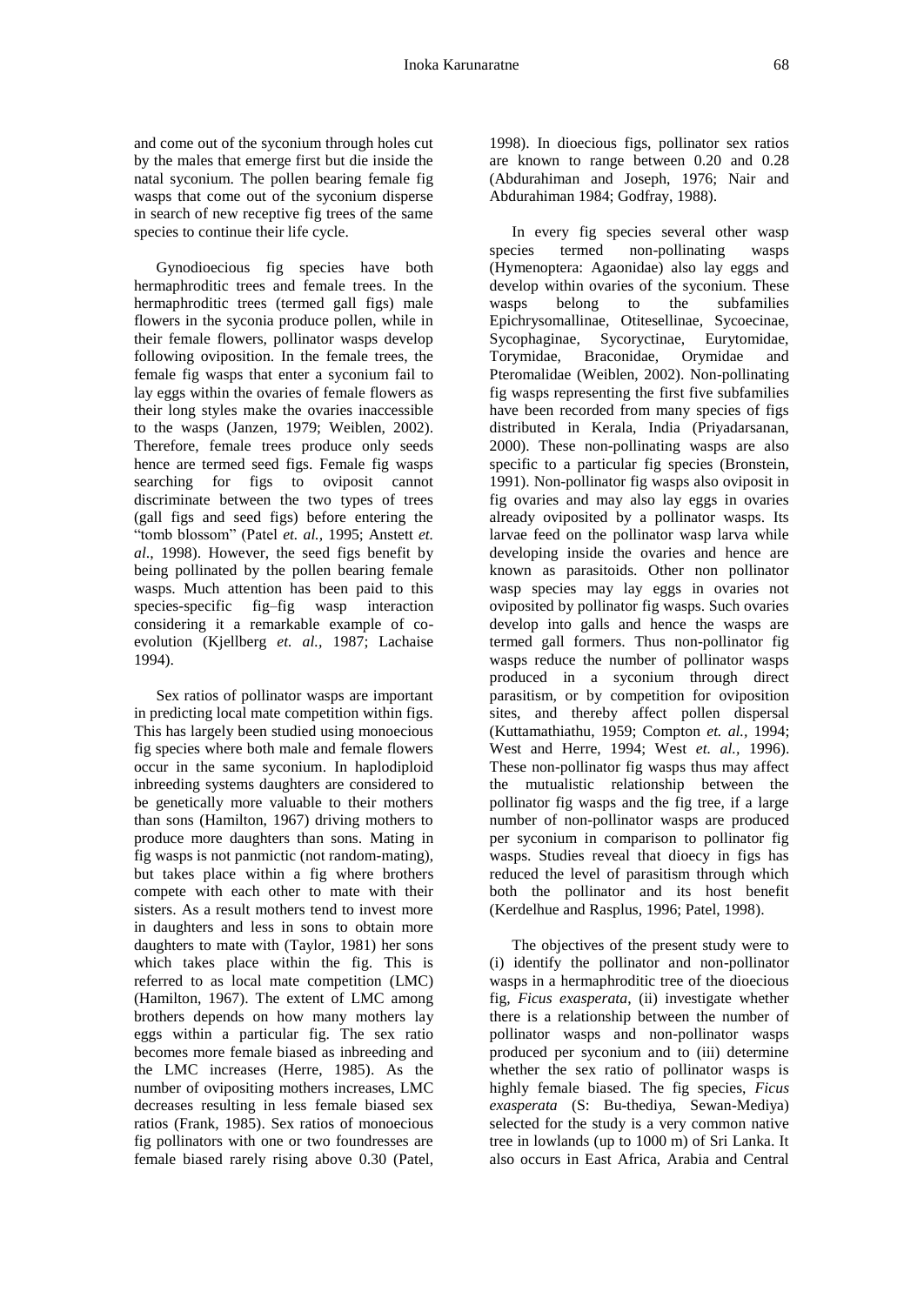and South India. It is a medium size deciduous tree with stout hairy leaves. The tree produces solitary hairy figs that turn yellow on ripening (Dassanayake and Fosberg, 1981). This fig species which is actively pollinated (Kjellberg *et. al.,* 2001) by its pollinator fig wasps has been studied in India by Patel (1998) and Priyadarsanan (2000).

#### **MATERIALS AND METHODS**

This preliminary study was carried out during December, 2007 which is considered the off season for figs in its range of distribution. A hermaphroditic tree of *Ficus exasperata* (Plate 1) in fruit, located in the University of Peradeniya was selected as the study tree to obtain syconia. Fifty syconia that were soft and with no exit holes were plucked randomly from the tree on 3 consecutive days. In the laboratory, syconia were placed separately in plastic cups and covered with a piece of fine mesh cloth to collect any emerging wasps. Wasps that emerged from individual figs were separately preserved in 70% alcohol. Wasps were separated as pollinators and nonpollinators based on the length of the ovipositor and the characteristics of the mandibles. Thereafter, they were sexed and counted. Pollinator fig wasps were identified using keys and descriptions of Wiebes (1994) and the nonpollinator fig wasps using Priyadarsanan (2000). Data on the pollinator and nonpollinator wasp species that emerged from the 50 syconia were analyzed using MINITAB (Version 14).



**Plate 1.** *Ficus exasperata***, branch of a hermaphroditic tree showing hairy leaves.**

## **RESULTS**

Two species of wasps emerged from the field collected figs of *F. exasperata* held in the laboratory. The pollinator fig wasp was identified as *Karadibia gestroi* (Grandi, 1916) (Agaoninae) (Plate 2) and the non-pollinator fig wasp as *Philotrypesis quadrisetosa* (Westwood, 1883) (Sycorictinae) (Plate 3). In the field on close observation, the non-pollinator female wasps were seen to insert their ovipositor through the wall of the syconia (Plate 4).



**Plate 2. Female pollinator wasp,** *Karadibia gestroi.*



**Plate 3. Female non-pollinator wasp,**  *Philotrypesis quadrisetosa.*



**Plate 4. Non-pollinator wasp,** *Philotrypesis quadrisetosa* **inserting the ovipositor through the fig wall.**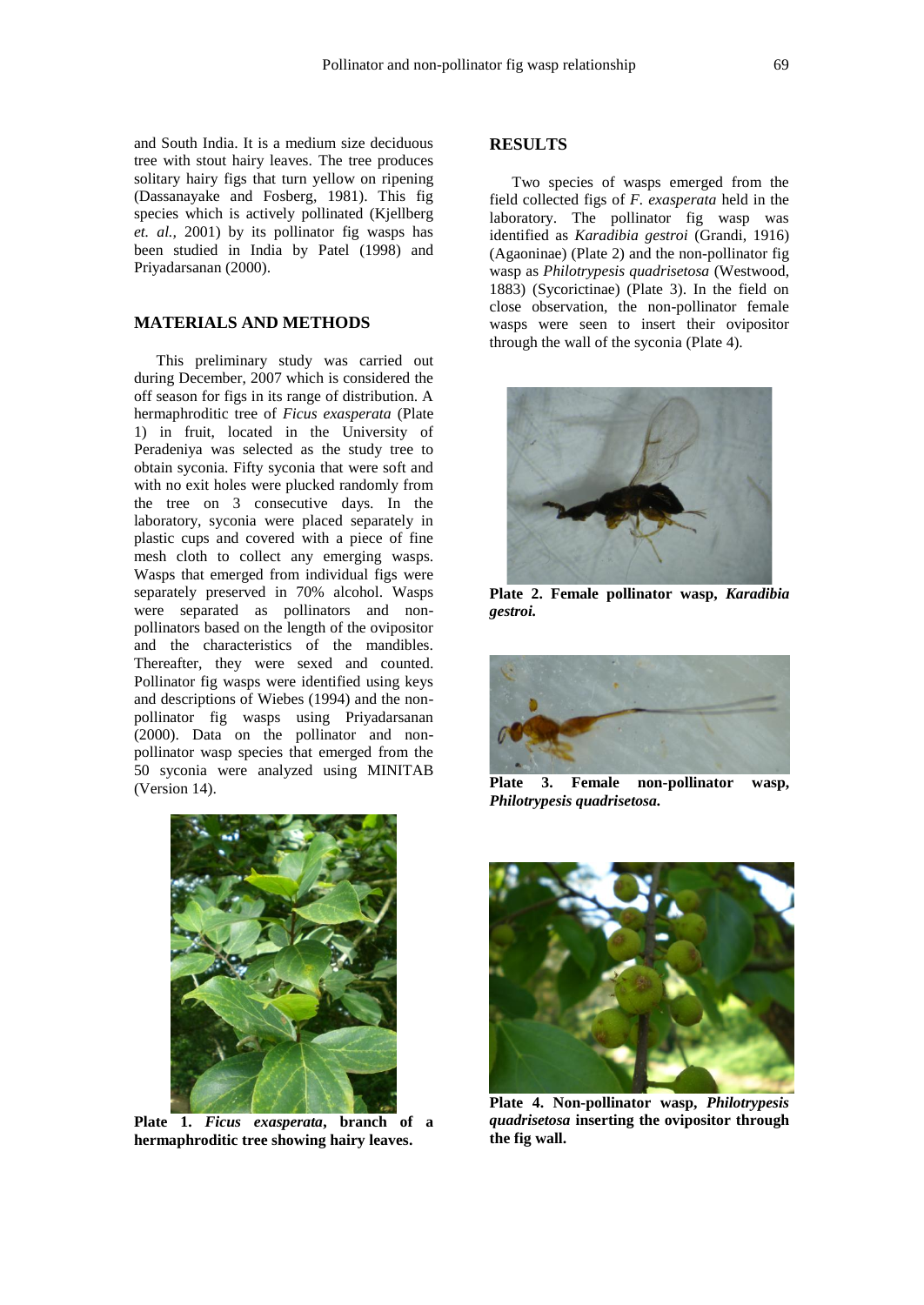The number of pollinator fig wasps that emerged per syconium ranged from 42 - 413 individuals with a mean of 213.50 (n=50) (Table 1). The number of non-pollinator fig wasps that emerged per syconium gave a mean of 22.76 individuals and ranged from 0-69 (*n*=36). Non-pollinator wasps did not emerge from 14 (8%) of the collected figs. The sex ratio of pollinator wasps that emerged from 50 syconia was 0.20 (2160/10673) and that of the non-pollinator wasps that emerged from 36 syconia was 0.39 (445/1138) (Table 1).

The number of pollinator wasps that emerged per fig gave a normal distribution (Fig. 1a). In contrast, the non-pollinator wasps

showed a distribution skewed to the left (Fig. 1b), where 40% of the figs yielded less than 10 non-pollinator wasps per fig and 14 of the figs (8 %) did not yield any non-pollinator wasps. However, during field observations nonpollinator wasps were seen exploring almost all the mature syconia in the selected tree, and at a given time more than five individuals were present on a syconium (Plate 4).

There was no significant relationship (Pearson Correlation coefficient  $r = -0.168$ , P = 0.245) between the total number of pollinator wasps and non-pollinator parasitoid wasps that emerged per fig of *F. exasperata* (Fig. 2).

**Table 1. Descriptive statistics of pollinator and non-pollinator fig wasps that emerged from syconia of** *Ficus exasperata***.**

|                                       | Mean<br>(Wasps per fig) | S.E.M. | Range      | Sex ratio<br>(male/total) | Sample size<br>$(n=50)$ |
|---------------------------------------|-------------------------|--------|------------|---------------------------|-------------------------|
| Pollinator wasp -                     |                         |        |            |                           |                         |
| K. gestroi                            | 213.50                  | 11.40  | $42 - 413$ | 0.20                      | $(n = 50)$              |
| Non-pollinator wasp -<br>(Parasitoid) |                         |        |            |                           |                         |
| P. quadrisetosa                       | 22.76                   | 2.85   | $0 - 69$   | 0.39                      | $(n=36)$                |



 **Figure 1. Distribution of (a) pollinator and (b) parasitoid wasps emerged per syconium.**



**Figure 2. Relationship between the number of pollinator wasps and non-pollinator parasitoid wasps produced per fig.**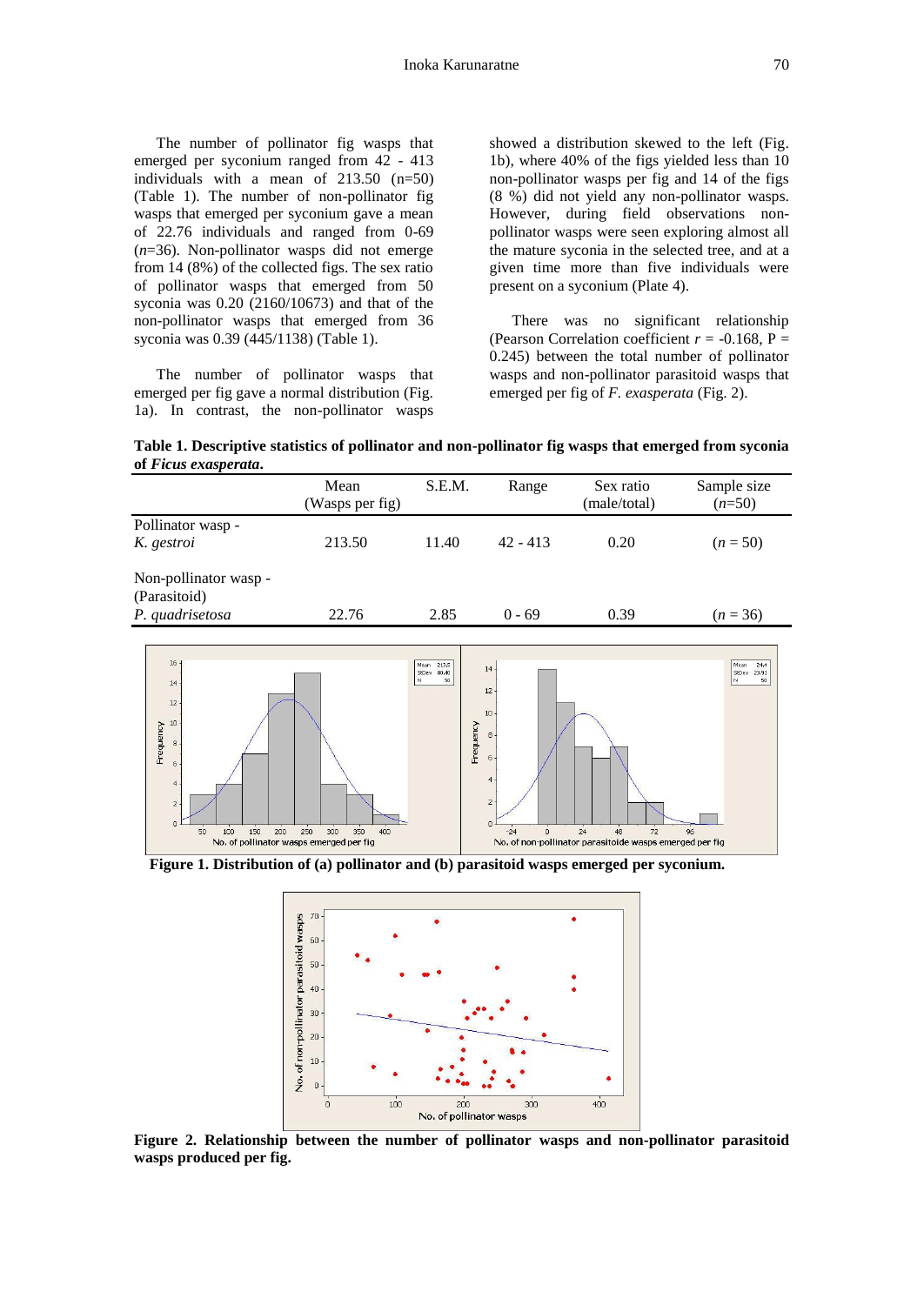#### **DISCUSSION**

The pollinator wasp, *Karadibia gestroi* recorded during this study was first described from *Ficus exasperata* in Africa in 1916. This is the first record of the genus *Karadibia* and of the species *K. gestroi* in Sri Lanka. This genus exclusively includes pollinators of figs in the old world.

The non-pollinator, parasitoid fig wasp, *Philotrypesis quadrisetosa* recorded during the study had been reported from Sri Lanka in 1883 (Westwood, 1883) from *Ficus exasperata*. Thus, although the non-pollinator parasitoid wasp has been recorded from Sri Lanka previously, its host and the pollinator wasp, *Karadibia gestroi* had not been reported previously from Sri Lanka (fig-webhttp://www.figweb.org). Through this study, the relationship between the fig tree species and its pollinator wasp and non-pollinator parasitoid wasp and its host, the pollinator fig wasp has been established for Sri Lanka.

A similar study on fig pollinators of *Ficus exaperata* conducted in Western Ghats, India by Patel (1998) recorded *Sycoscapter longipalpus* (Joseph, 1953) (Agaonidae: Sycoryctinae) as yet another wasp that develop in the syconia. It has been established as another non-pollinator parasitoid of the pollinator wasp, *K gestroi* of *Ficus exasperata*. Priyadarsanan (2000) working on the same fig species in Kerala, India has identified yet another fig wasp species *Sycoscapteridea longipalpus* Joseph, 1956 (Agaonidae: Sycoryctinae). However, this wasp species is now considered a synonym of *Sycoscapter longipalpus* (Universal Chalcidoidea Database [http://www.nhm.ac.uk/jdsml/research-curation/](http://www.nhm.ac.uk/jdsml/research-curation/%20research/projects/chalcidoids)  [research/projects/chalcidoids\)](http://www.nhm.ac.uk/jdsml/research-curation/%20research/projects/chalcidoids). Thus, presence of two non-pollinator parasitoid fig wasp species, *P. quadrisetosa* and *S. longipalpus* has been established in India for *F. exasperata*. Hence, it is likely that the latter species also occurs in Sri Lanka. The failure to record this species during the present study may be due to the off season effect on fig production. Therefore, studies are being continued into the fig season (January- August) to check for the presence of any other wasp species associated<br>with F. exasperata. However, initial with *F. exasperata*. However, initial observations made during the fig season in early 2009 yielded only the same non-pollinator wasp species. The non-pollinator parasitoid wasp was found to have a low prevalence in comparison to the pollinator wasp. According

to the study carried out by Patel (1998) in Western Ghats, India, of the two parasitoid wasps that emerged the number of *P. quadrisetosa* that emerged per syconium ranged from 0-19 (with a mean of  $2\pm$ ) wasps  $(n=37)$ and that of *S. longipalpus* ranged from 0-20 (with a mean of  $3\pm$ ) wasps ( $n=43$ ). The failure to record *S. longipalpus* from *F. exasperata* syconia is difficult to explain. In the present study as only limited number of syconia were examined (*n*=50), it is likely that a larger sample may yield *S. longipalpus* or perhaps this species is not present in Sri Lanka. Further work covering the distribution range of *Ficus exasperata* may shed light as to the presence of this species and any other in Sri Lanka.

The female biased sex ratio of 0.20 of the pollinator wasp of the fig *F. exasperata*  recorded during the study agrees with the pollinator sex ratios for other species of dioecious figs in the world. A study conducted in Western Ghats, India (Patel, 1998) during the peak fig production season has recorded a slightly higher sex ratio of 0.16 for the pollinator of *Ficus exasperata*, which is female biased, than recorded during the present study. The female biased sex ratio of the pollinator wasp in the study system suggests that the offspring produced in a syconium of *Ficus exasperata* may be from only one or two foundress (egg laying) females that has also been observed by Patel (1998).

The pollinator wasps that emerged per fig showed a normal distribution inferring that the natural populations of the pollinator wasp are also normally distributed. However, the distribution of non-pollinator parasitoid wasps that emerged per fig was skewed to the left inferring that there are more un-parasitized and less parasitized figs in the sample. This may result from the low abundance and patchy distribution of the parasitoid or due to the difficulty in locating syconia that contain pollinator eggs in the fig ovaries. It may also be a result of the parasitoid avoiding syconia already oviposited. Yet another likely reason for the low incidence of parasitism in *F. exasperata* is the presence of fewer ovary layers in dioecious figs compared to monoecious figs as documented by Kerdelhue and Rasplus (1996). Furthermore, female trees of dioecious fig species bearing flowers with long styles are similarly visited by non-pollinator wasps, thus wasting their time and energy in search of oviposition sites (Weiblen *et al.*, 2001).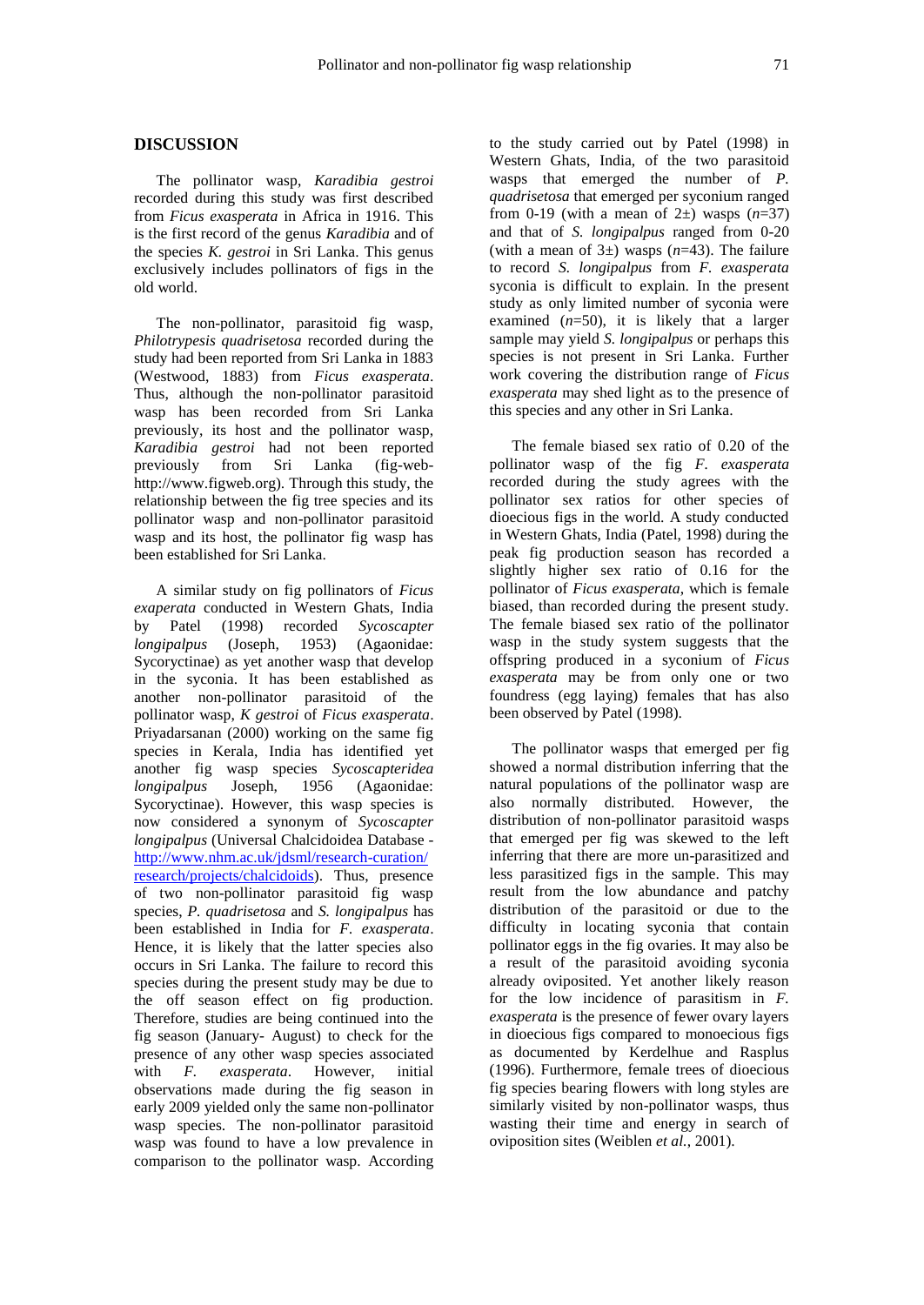The study reveals that there is no significant relationship between the pollinator and nonpollinator parasitoid wasps produced per syconium, even though each parasitoid wasp emerges at the expense of a pollinator larva, during its development. The non-pollinator parasitoid wasp could affect the pollinator wasps by destroying the larvae of the fig pollinator wasp through parasitism. However, the low abundance of non-pollinator parasitoid wasps per fig in comparison to the fig pollinator wasp as reported in this study suggest that the pollinator-non pollinator relationship is not significantly affecting the relationship between the pollinator and the *Ficus* tree. Thus, the relationship of the fig tree and its pollinator and the non pollinator parasitoid wasp have evolved with the least detrimental effect to this system. Reduction of parasitism through dioecy is advantageous to the pollinator fig wasps and as well as to the fig tree, particularly during the off season when the production of syconia is low.

# **ACKNOWLEDGEMENTS**

Mr. Dileepa Wattegama is acknowledged for help during field and laboratory studies. Mr. S. L. N. Samarasinghe, Technical Officer of the Department of Zoology, University of Peradeniya was responsible for micro digital photography. Prof. J. P. Edirisinghe of the Department of Zoology and an anonymous overseas reviewer are acknowledged for making valuable comments on the manuscript.

## **REFERENCES**

Abdurahiman U.C. and Joseph, K. J., (1976). Observations on the biology and behaviour of *Ceratosoh marchali* Mayr (Agaonidae). Entomon **1**: 115-122.

Anstett MC, Gibernau M, Hossaert-McKey M. (1998). Partial avoidance of female inflorescences of a dioecious fig by their mutualistic pollinating wasps. *Proc. R. Soc. London Ser. B* **265**:45–50.

Berg, C.C. (1989). Classification and distribution of *Ficus*. *Experienta***, 45:** 605-611.

Bronstein, J.L. (1991). The Nonpollinating Wasp Fauna of *Ficus pertusa*: Exploitation of a Mutualism? *Oikos*, **61** (2): 175-186.

Compton, S. G., Rasplus, J. Y. and Ware, A. B. (1994). African fig wasp parasitoid communities. In B. Hawkins and W. Sheehan (Eds.), *Parasitoid community ecology*. Oxford University Press, pp. 343-368.

Dassanayake, M.D. and Fosberg, F.R. (1981). *A revised handbook to the flora of Ceylon* Volume III. Amerind Publishing Co.Pvt.Ltd. New Delhi.

Galil, J. and Eisikowitch, D. (1969). Further studies on the pollination ecology of *Ficus sycomorus* L. *Tijdschr. Enlomol.* **112:** 1-13.

Grandi, G. (1916). Gli Agaonini (Hymenoptera Chalcididae) raccolti nell'Africa occidentale dal Prof. F. Silvestri. *Bollettino del Laboratorio di Zoologia Generale e Agraria della R. Scuola Superiore d'Agricoltura, Portici*. **10**:121-286.

Godfray, C. J. (1988). Virginity in haplodiploid populations: a study on fig wasps. Ecol. Entomol. **13**: 283-291.

Hamilton, W. D. (1967). *Science* **156**: 477.

Herre EA. (1985). Sex ratio adjustment in fig wasps. *Science* **228**:896–98 .

Frank SA. (1984). The behavior and morphology of the fig wasps *Pegoscapus assuetus* and *P. jimenezi*: descriptions and suggested behavioral characters for phylogenetic studies. *Psyche* **91**:289–308.

Frank SA. (1985). Are mating and mate competition by the fig wasp *Pegoscapusassuetus* (Agaonidae) random within a fig? *Biotropica* **17**:170–72.

Janzen, D.H. (1979). How to be a fig. Ann. Rev. Ecol. Syst. **10**: 13-51.

Joseph, K.J. (1953). Contribution to our knowledge of fig insects (Chalcidoidea: Parasitic: Hymenoptera) from India. III. Description of three new genera and five new species of Sycophagini, with notes on biology, distribution and evolution. *Agra University Journal of Research (Science)*. **2**:53-82.

Joseph, K.J. (1956). Contribution to our knowledge of fig insects (Chalcidoidea: Parasitic: Hymenoptera) from India. VII. Description of fifteen new and revision of some old species. *Ann. Soc. Ent*. *Fr.* **125**: 97-133.